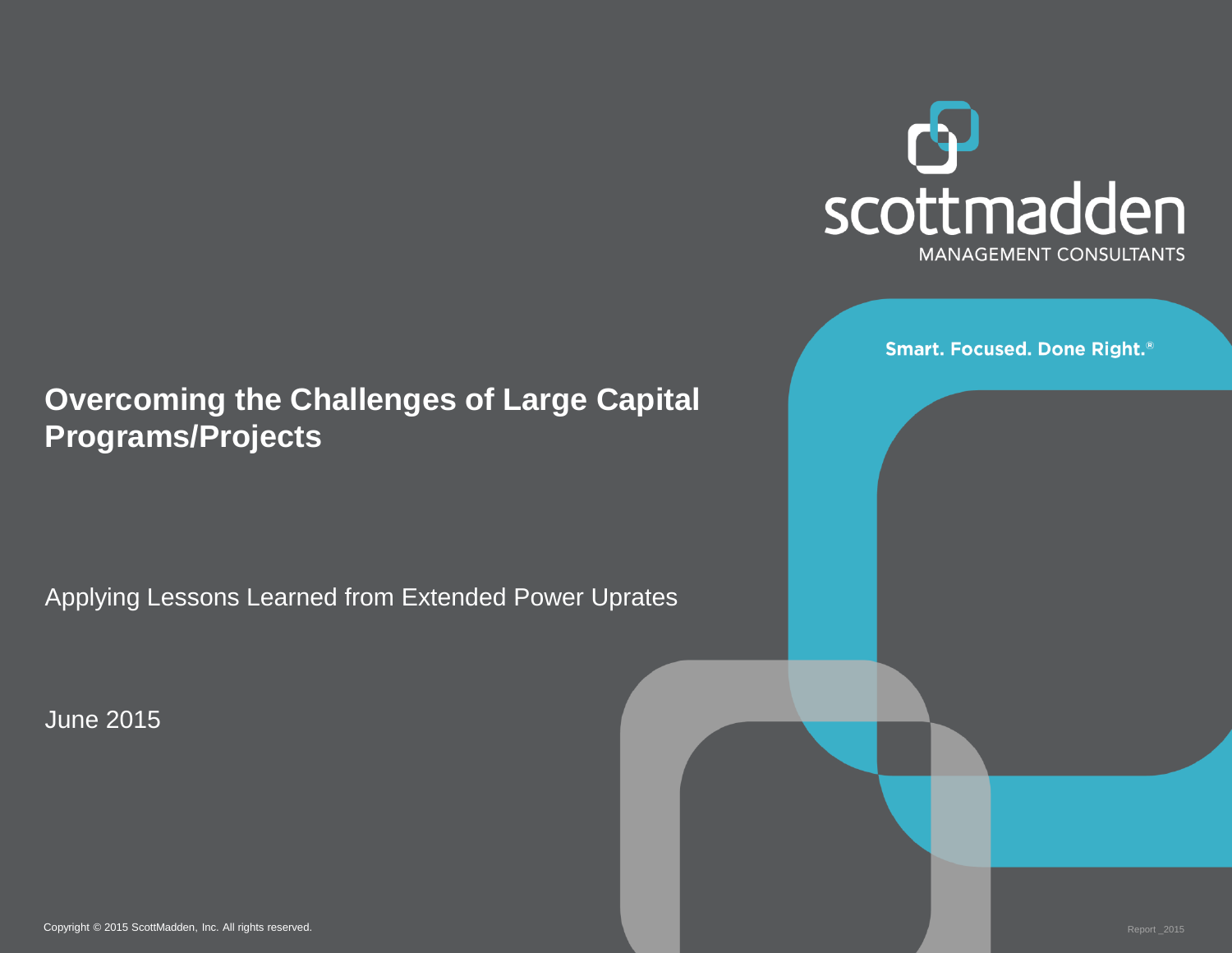## **Introduction**

- Effective capital program/project delivery is a critical competency for any electric utility to achieve high performance
- However, project scope creep, schedule delays, and cost increases have become the rule rather than the exception
- Over the past 10 years, the electric utility industry has seen large demands on its projects and construction management organizations to ensure compliance with a number of concerns, including:
	- Plant retrofits and conversions
	- Ash pond closures
	- Fukushima modifications
	- Security upgrade requirements
	- Extended power uprates (EPUs)
- Large capital programs/projects come with a variety of complicated planning, implementation, and workforce/vendor management challenges
- Using EPU projects as an example, we will provide you with ways to overcome these challenges for any large capital program/project

**Lessons learned from extended power uprates can be applied to any large capital program/project.**

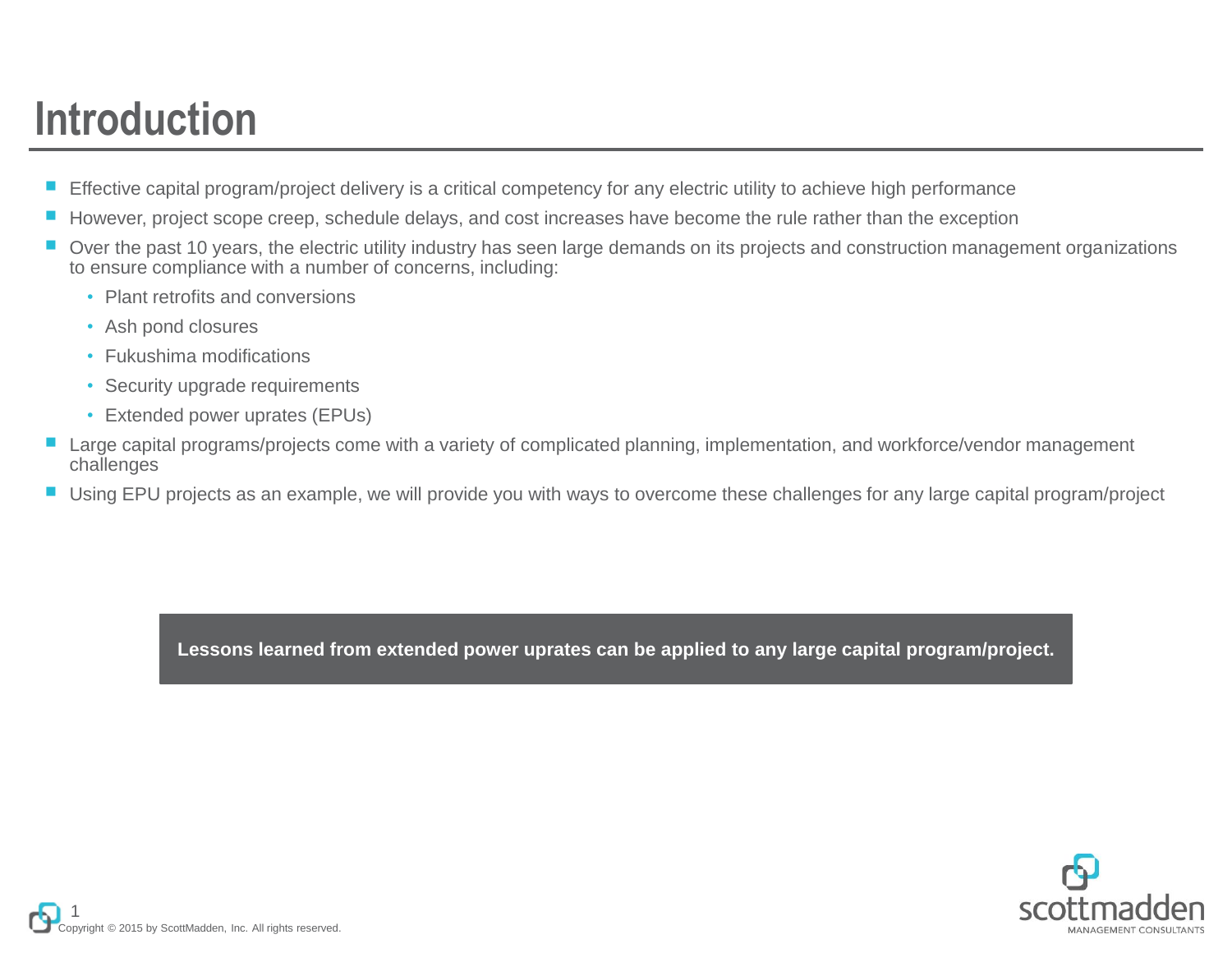### **Overview of Power Uprates**

- Power uprates allow utilities to generate more electricity from their existing nuclear plants
- Since the 1970s, the NRC has approved 154 uprates, which have collectively added generating capacity equivalent to about seven new reactors
- Three types of uprates are available to a nuclear plant operator: measurement uncertainty recapture, stretch, and extended

| <b>Power Uprate Type</b>          | <b>Increase to Licensed</b><br><b>Power Levels</b> | <b>Plant and System Impacts</b>                                                                                                                                      |
|-----------------------------------|----------------------------------------------------|----------------------------------------------------------------------------------------------------------------------------------------------------------------------|
| Measurement uncertainty recapture | $< 2\%$                                            | Implementing improved techniques for calculating reactor<br>power, e.g., utilizing state-of-the-art devices to more precisely<br>measure feedwater flow              |
| <b>Stretch</b>                    | 2 to $7\%$                                         | Changing instrumentation settings without major plant<br>modifications                                                                                               |
| <b>Extended</b>                   | 7 to $20\%$                                        | Significantly modifying to major pieces of non-nuclear<br>equipment, e.g., high-pressure turbines, condensate pumps<br>and motors, main generators, and transformers |

Source: [www.nrc.gov,](http://www.nrc.gov/) Backgrounder on Power Uprates for Nuclear Plants

■ As shown in the table above, implementing EPUs presents the biggest project challenges, given the need to significantly modify major pieces of plant equipment

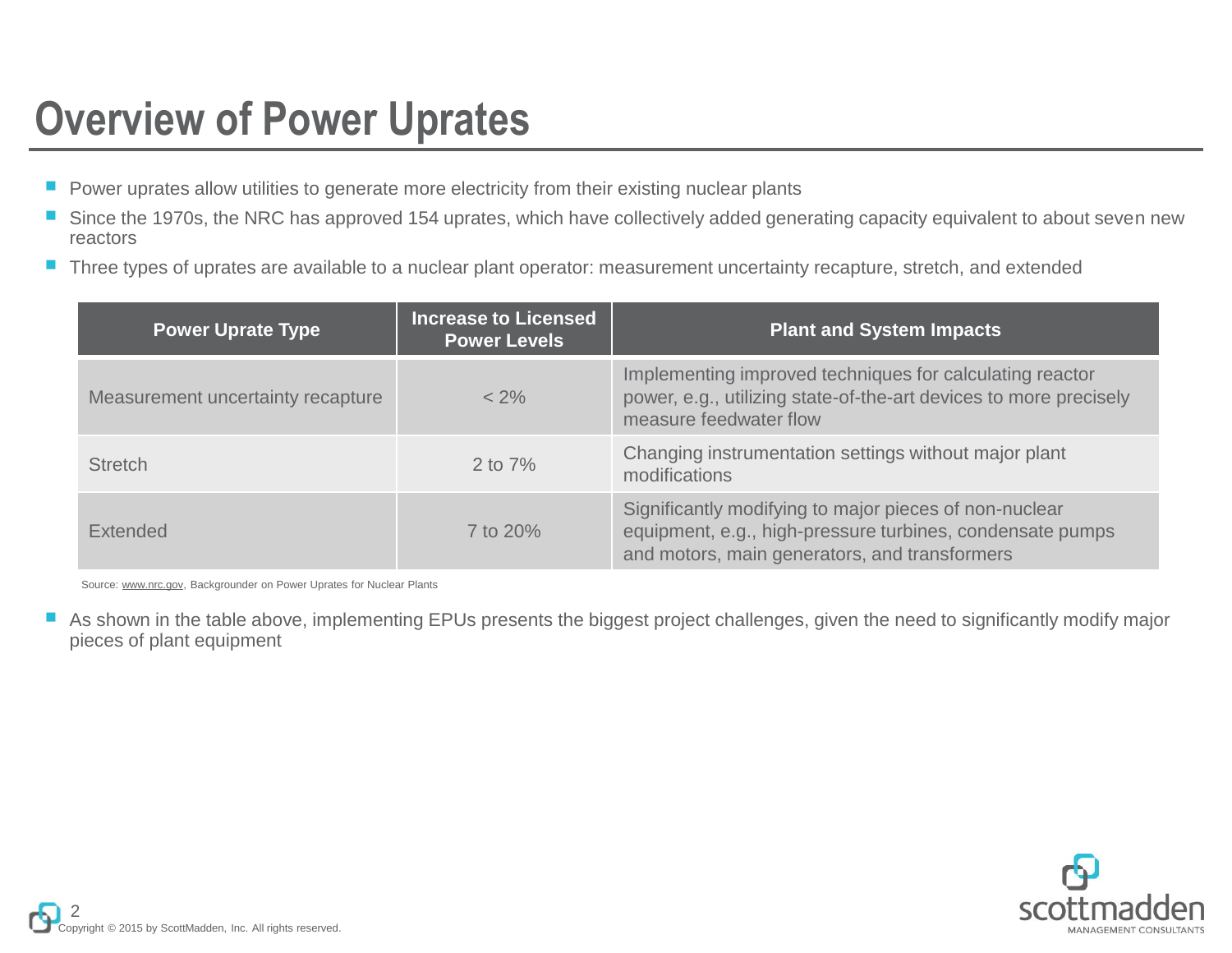## **EPU Project Challenges**

#### **EPU projects pose significant scope, implementation, and workforce management challenges**

■ Scope

- Scope is fluid as the EPU project is implemented
- Outages are typically much bigger in scope than a refueling outage, requiring the significant change-outs or upgrades of major equipment
- Changes to the plant configuration (structures, equipment, and systems) must be precisely documented
- Implementation
	- In many cases, the work is done while other units are still in operation
	- A high degree of project control rigor is required to accurately track cost and schedule against evolving scope
	- Physical security, ALARA limits, lock-out/tag-out requirements, etc., make the work environment very complex
- Workforce management
	- A large number of skilled teams (craft workers and supervisors) that may have never worked together are involved
	- Some trades and/or skills are likely to be in short supply
	- Many workers are new to a nuclear plant work environment and lack knowledge of nuclear safety and quality standards

Sources:

2. Von Lazar, Laszlo, "Lessons Learned from Successful Nuclear Uprate Projects", Nuclear Power International Magazine, Volume 6, No. 4, July/August 2013



<sup>1.</sup> IAEA Nuclear Energy Series No. NP-T-3.9, Power Uprate in Nuclear Power Plants: Guidelines and Experience, 2011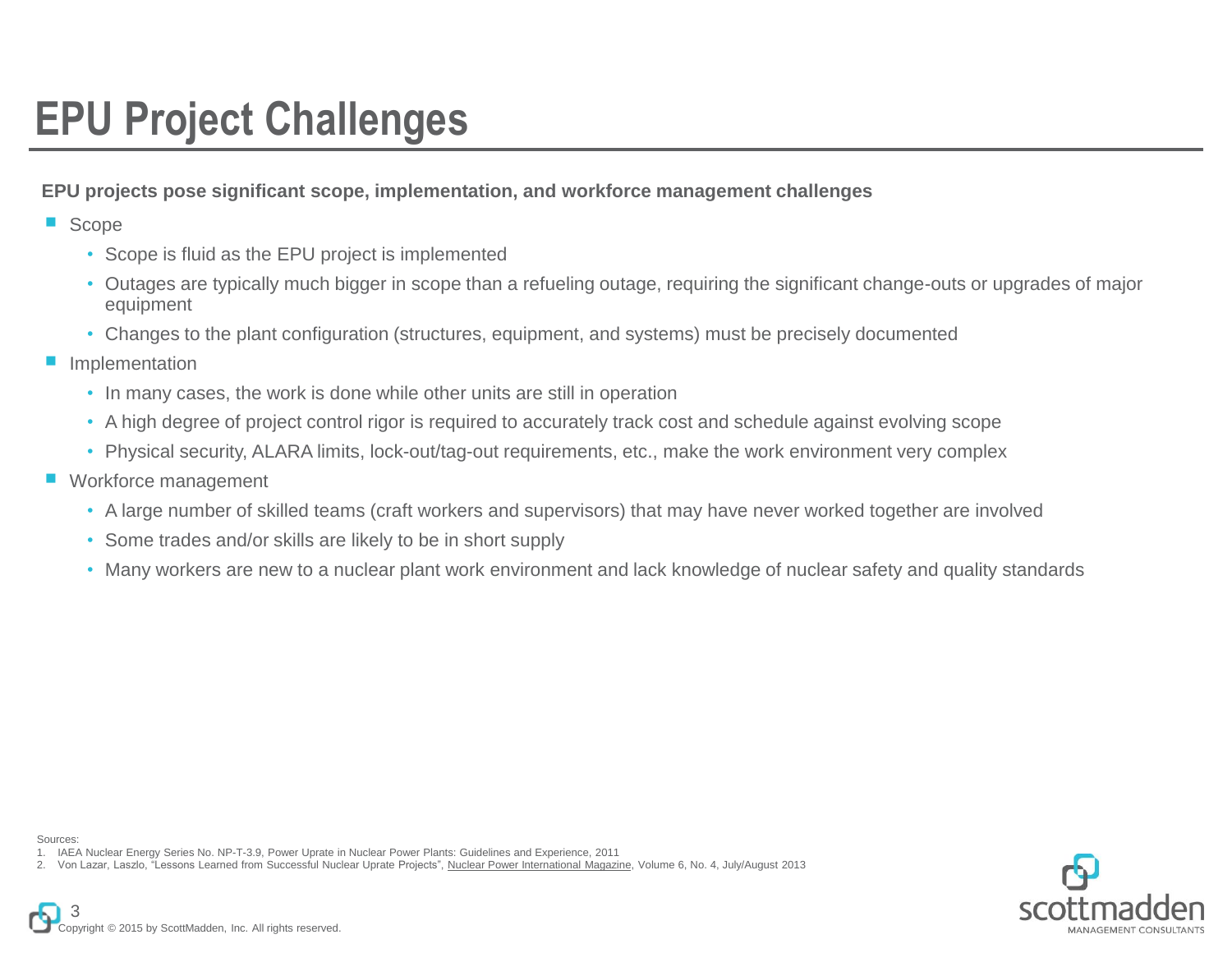### **Lessons Learned from Recent EPU Efforts**

- Planning for contingences is critical. In some cases:
	- Actual costs more than doubled over initially planned costs
	- Outage durations were as much as 25% longer than planned
	- Additional outages were required to complete the work
- Costs and schedules should include contingencies for productivity issues, replacing vs. repairing components, and licensing delays
	- Preliminary cost estimates, based on conceptual scope, may not capture all of the work necessary to complete the project
	- Some components that are initially expected to be repaired or recertified will require replacement, i.e., during configuration control verification, perform a detailed drawing walk-down of pumps, motors, valve controls, etc., to minimize scope surprises
	- Major construction activities at an operating nuclear plant, many of which occur in remote and radiologic-controlled portions of the plant, can cause significant implementation difficulties and delays
		- Space for installation can be extremely tight and may require removal or working around hundreds of interferences
		- Productivity can be slowed due to the specialized and time-consuming procedures to ensure worker safety in radiologiccontrolled and electrically sensitive areas of the plant
	- Increasingly conservative regulatory requirements outside of a company's control can cause significant licensing delays
- Obtaining and retaining experienced workers is a challenge
- Active management of vendors is required to ensure productivity is maintained, issues are raised, and progress is on schedule

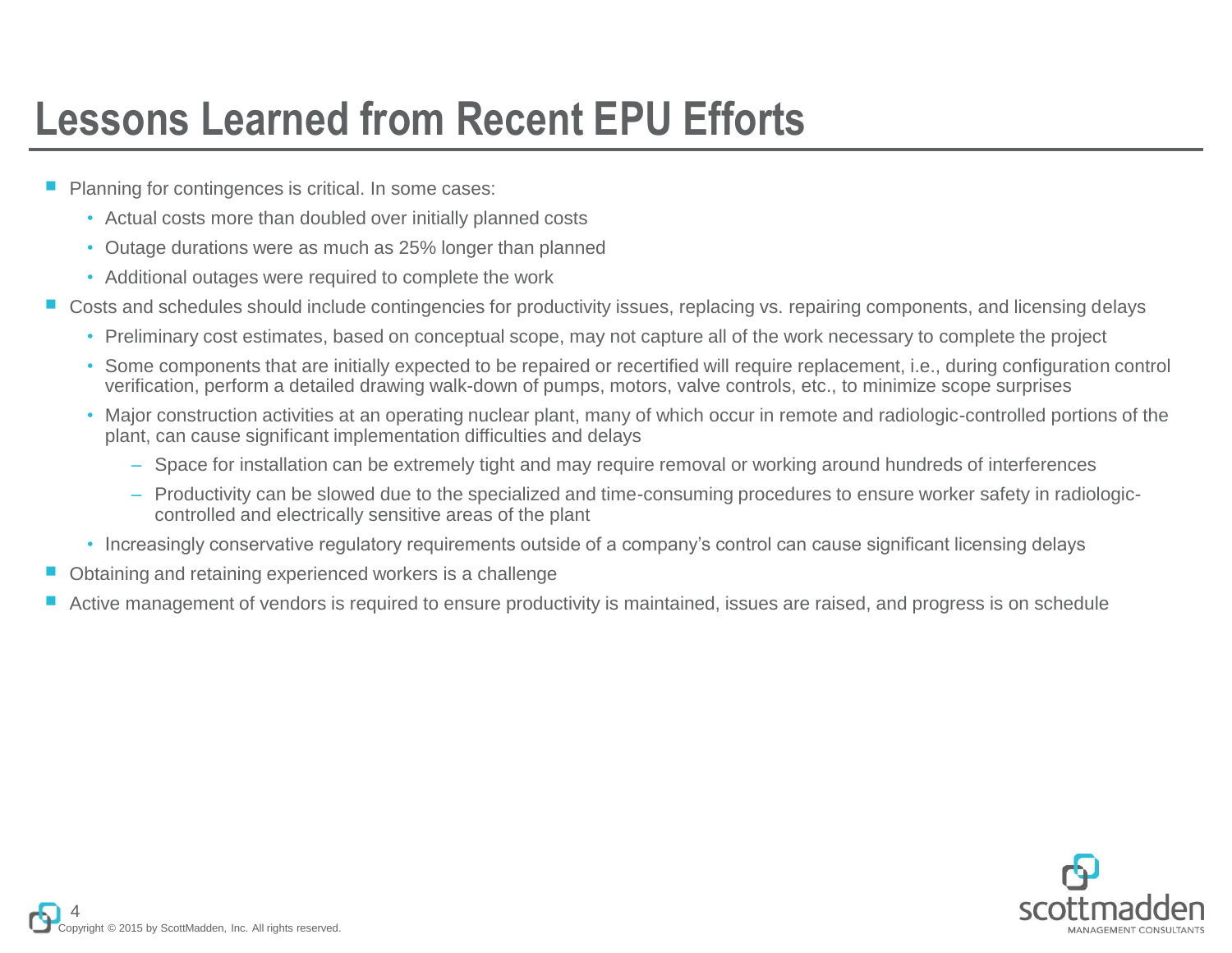### **EPU Project Keys to Success**

|                         | Encourage workforce collaboration and the ability of employees to voice concerns early and often to<br>avoid costly errors, re-work, and safety hazards, i.e., maintain a focus on quality and safety |
|-------------------------|-------------------------------------------------------------------------------------------------------------------------------------------------------------------------------------------------------|
| <b>Work Environment</b> | Develop a self-critical culture focused on improvement and efficiency                                                                                                                                 |
|                         | Recognize that the EPU team can not anticipate all the changes that will occur during the project<br>ш                                                                                                |
|                         | m.<br>Utilize project management technology where possible to improve efficiency and communication                                                                                                    |
|                         | Hold regular project team meetings and invite senior leadership periodically to reinforce the priority of<br>the project                                                                              |
|                         |                                                                                                                                                                                                       |
| <b>Planning</b>         | Be honest and realistic about the complexity and uniqueness of the EPU project; investing early in<br>ш<br>planning and current state analysis can save a lot of rework                               |
|                         | Recognize that the planning process continues all the way to project completion and that the EPU team<br>should always be looking to improve costs, schedule, and general efficiency                  |
|                         | ш<br>Make benchmarking trips and incorporate lessons learned and insights, e.g., NEDO-33159, from recent<br>EPU and stretch uprates projects into planning                                            |
|                         | Bring in field engineers and/or craft supervisors early in the process for review and comment on actual<br>ш<br>configuration vs. drawings and equipment installation implications                    |
|                         | Hold combined design reviews with members from different disciplines; utilize the experience and<br>expertise from each discipline to come up with a collectively better solution                     |
|                         | Develop integrated work packages to improve efficiency and overall performance                                                                                                                        |



Sources: 1. IAEA Nuclear Energy Series No. NP-T-3.9, Power Uprate in Nuclear Power Plants: Guidelines and Experience, 2011

2. Von Lazar, Laszlo, "Lessons Learned from Successful Nuclear Uprate Projects," Nuclear Power International Magazine, Volume 6, No. 4, July/August 2013

Copyright © 2015 by ScottMadden, Inc. All rights reserved. 5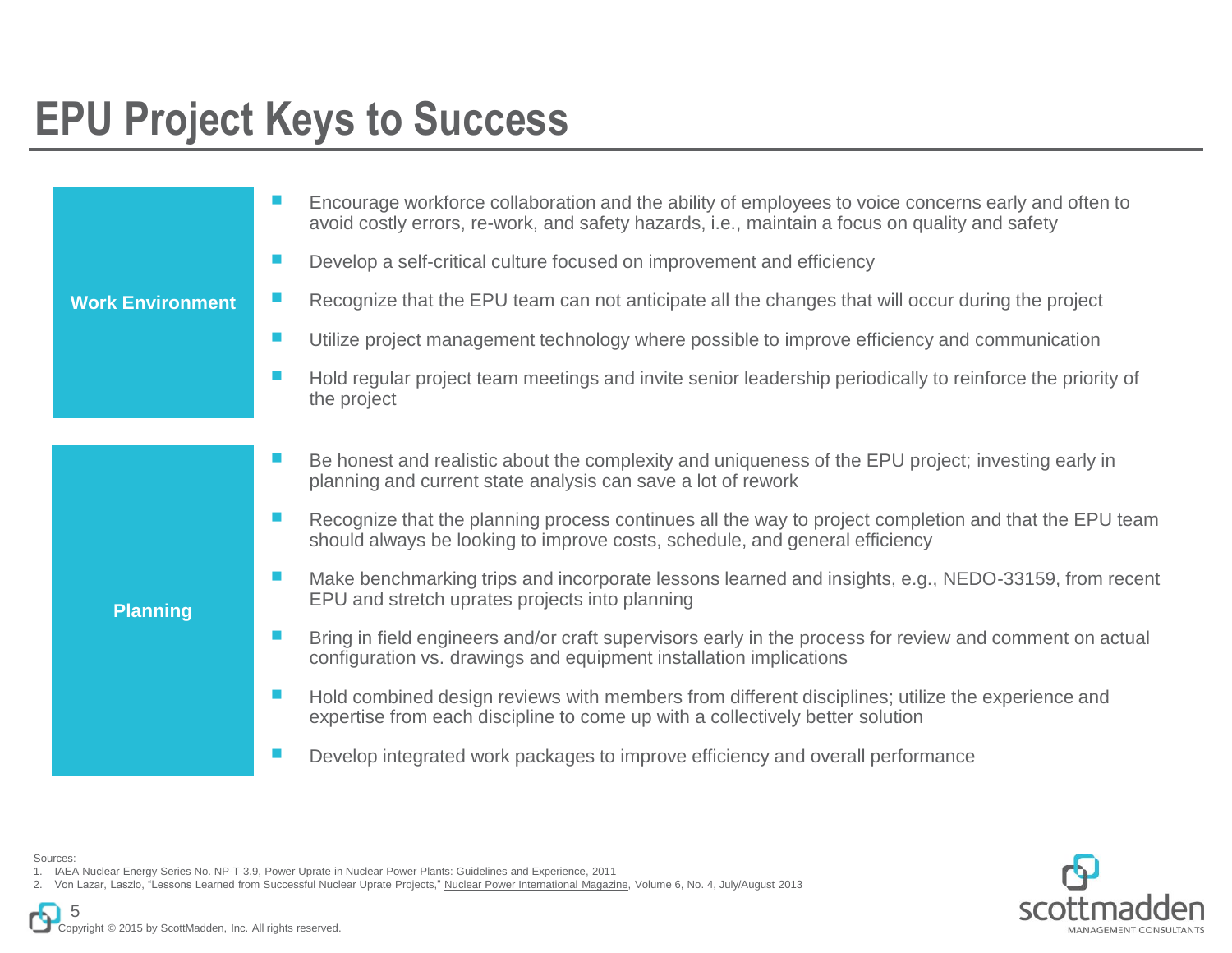## **EPU Project Keys to Success (Cont'd)**

| <b>Implementation</b>                         | Manage like a large-scale engineering, procurement, and construction project and not like a<br>modifications project or refueling outage, e.g., funding is stage-gated                  |
|-----------------------------------------------|-----------------------------------------------------------------------------------------------------------------------------------------------------------------------------------------|
|                                               | Collect accurate data and monitor relevant performance metrics throughout the EPU project                                                                                               |
|                                               | <b>The State</b><br>Conduct periodic independent project audits using industry experts with previous EPU experience                                                                     |
|                                               | Involve employees who will operate the plant during implementation<br>m.                                                                                                                |
|                                               | Ensure operating staff are adequately trained on how the plant will operate after the power uprate, e.g.,<br>operations, maintenance, engineering, radiation protection personnel, etc. |
|                                               | Update all affected documentation, e.g., operating and maintenance procedures, to reflect the new<br>operating conditions                                                               |
|                                               | Focus on procedure development, training, and simulator modeling to help verify actual plant response<br>vs. expected plant response in power uprated conditions                        |
|                                               |                                                                                                                                                                                         |
| <b>Vendor/ Contractor</b><br><b>Alignment</b> | Align vendors and contractors with project objectives and the uniqueness of the project                                                                                                 |
|                                               | $\mathcal{L}_{\mathcal{A}}$<br>Ensure vendors and contractors are aware of and held to the tenets of nuclear safety and align their<br>nuclear safety culture with that of your company |
|                                               | Work collaboratively with contractors and combine cost, schedule, and human performance monitoring<br>tools and processes                                                               |
|                                               | Ensure contracts have clear terms and conditions and are very specific in scope and timing                                                                                              |
|                                               | Plan for vendor handoffs of work products and resolve disputes promptly to reduce idle vendor time                                                                                      |

Sources:



Copyright © 2015 by ScottMadden, Inc. All rights reserved. 6

<sup>1.</sup> IAEA Nuclear Energy Series No. NP-T-3.9, Power Uprate in Nuclear Power Plants: Guidelines and Experience, 2011

<sup>2.</sup> Von Lazar, Laszlo, "Lessons Learned from Successful Nuclear Uprate Projects," Nuclear Power International Magazine, Volume 6, No. 4, July/August 2013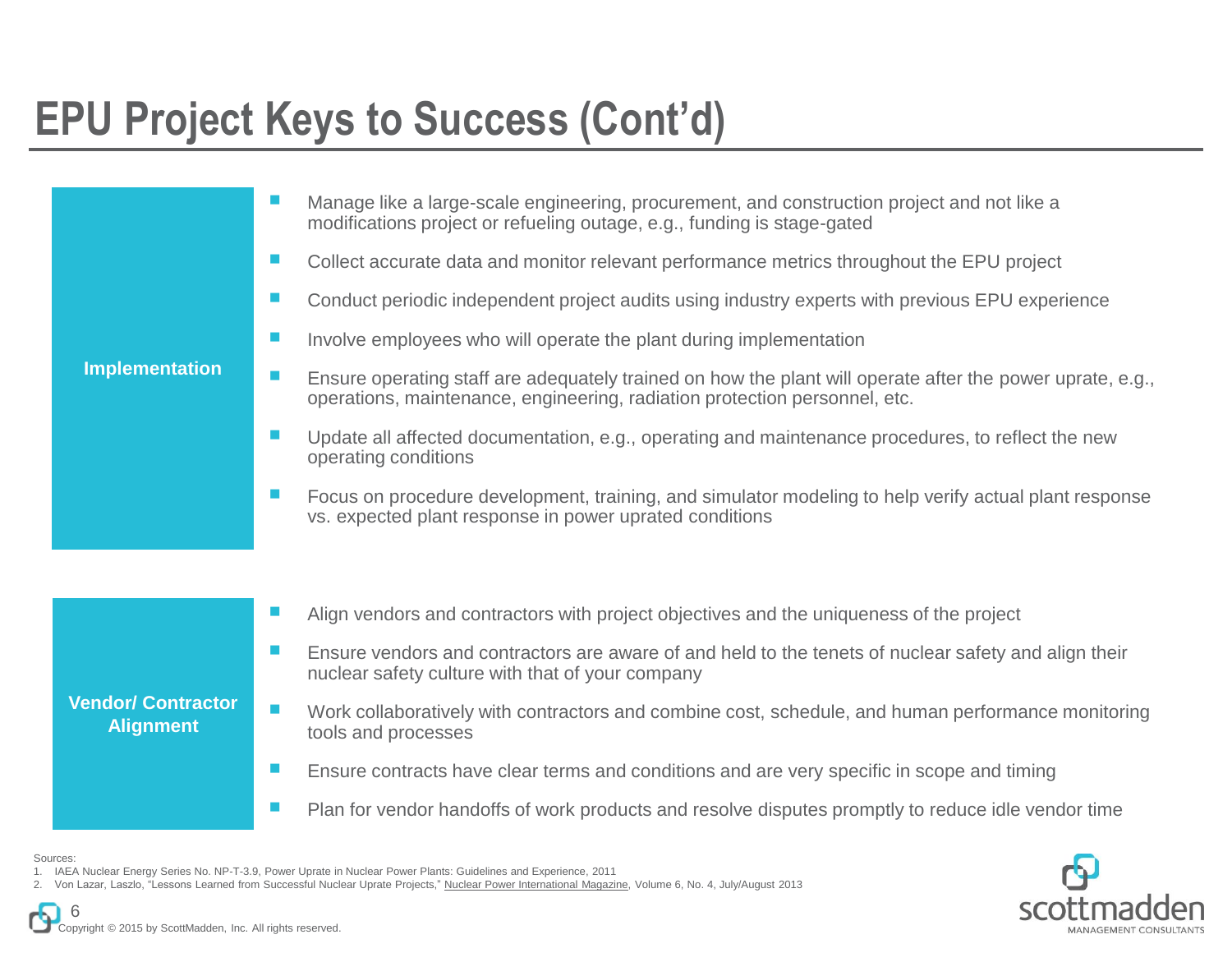#### **How ScottMadden Can Help**



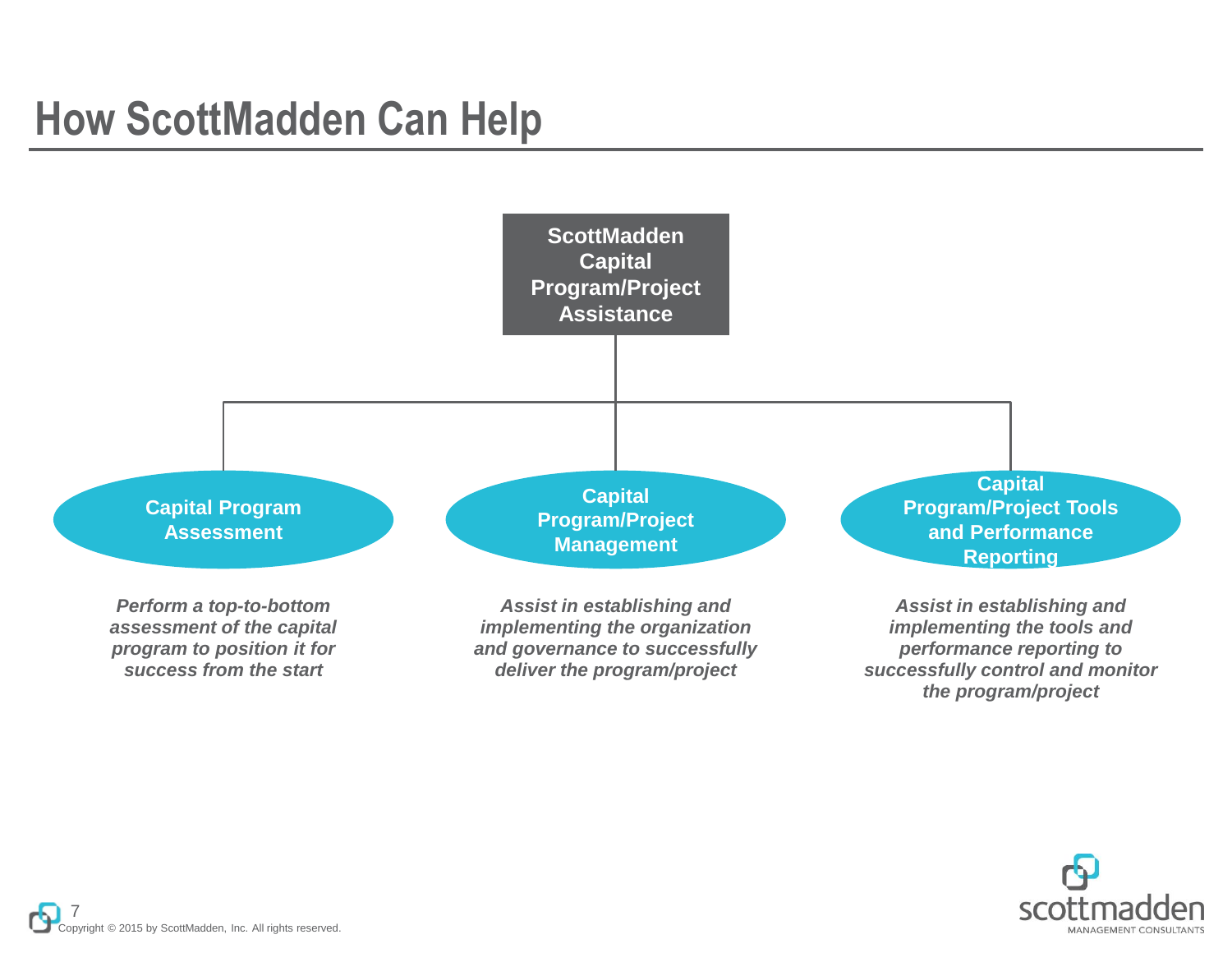

## **Capital Program Assessment Overview**

**ScottMadden's Capital Program Assessment examines how the capital program is implemented—from top to bottom—with a look at the PMO and a review of the performance reporting and tools in place.**



**Step 6: Recommendations and Action Plan**

**Current State Assessment: Overview** 

**ScottMadden's approach analyzes these critical areas to provide a detailed assessment of your capital program with actionable recommendations.**

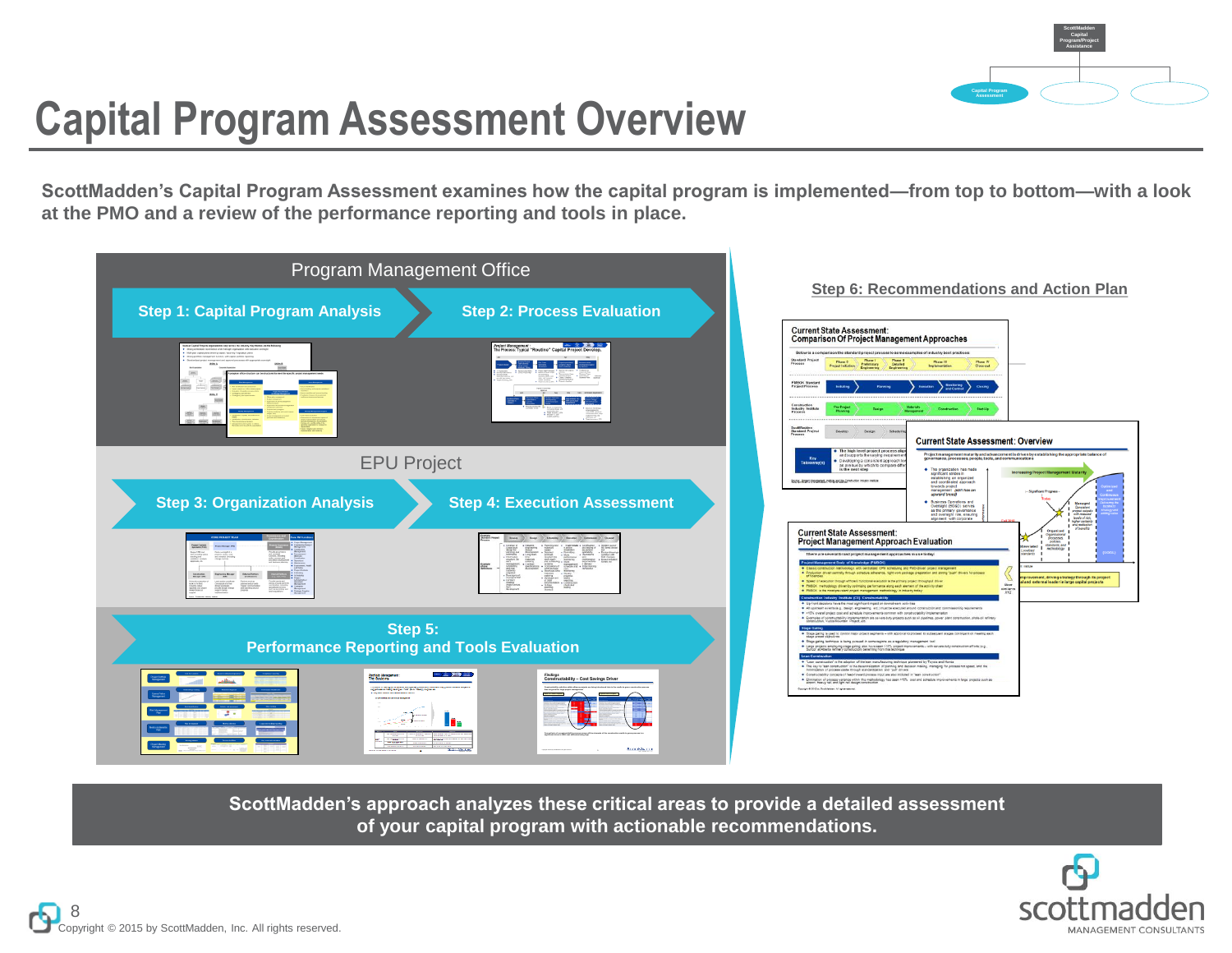

# **Capital Program/Project Management Overview**



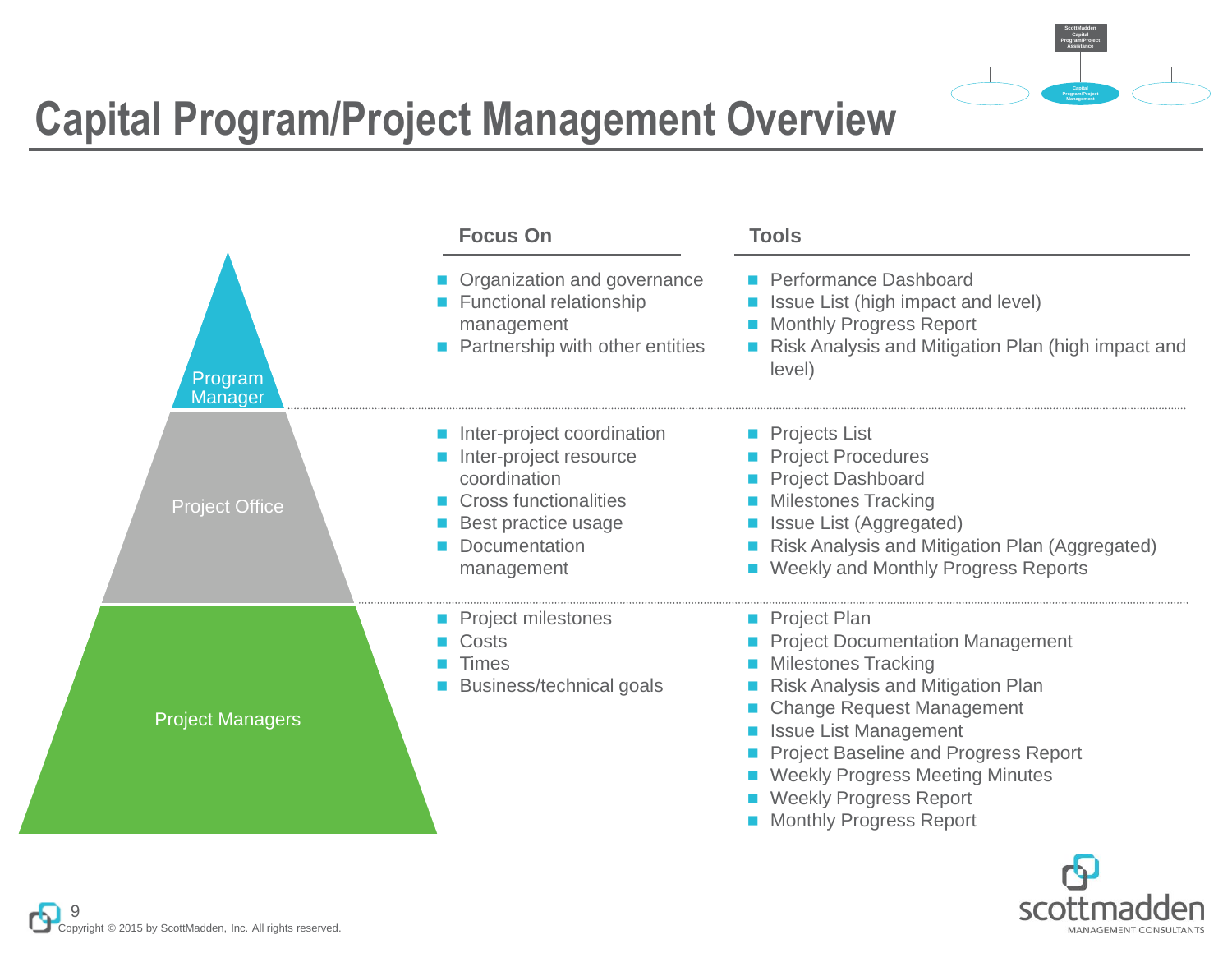# **Capital Program/Project Management Tools and Performance Reporting Overview**

**Performance Dashboard**





#### **Progress Report**





#### **Cost Tracking**



#### **Costs Detail**